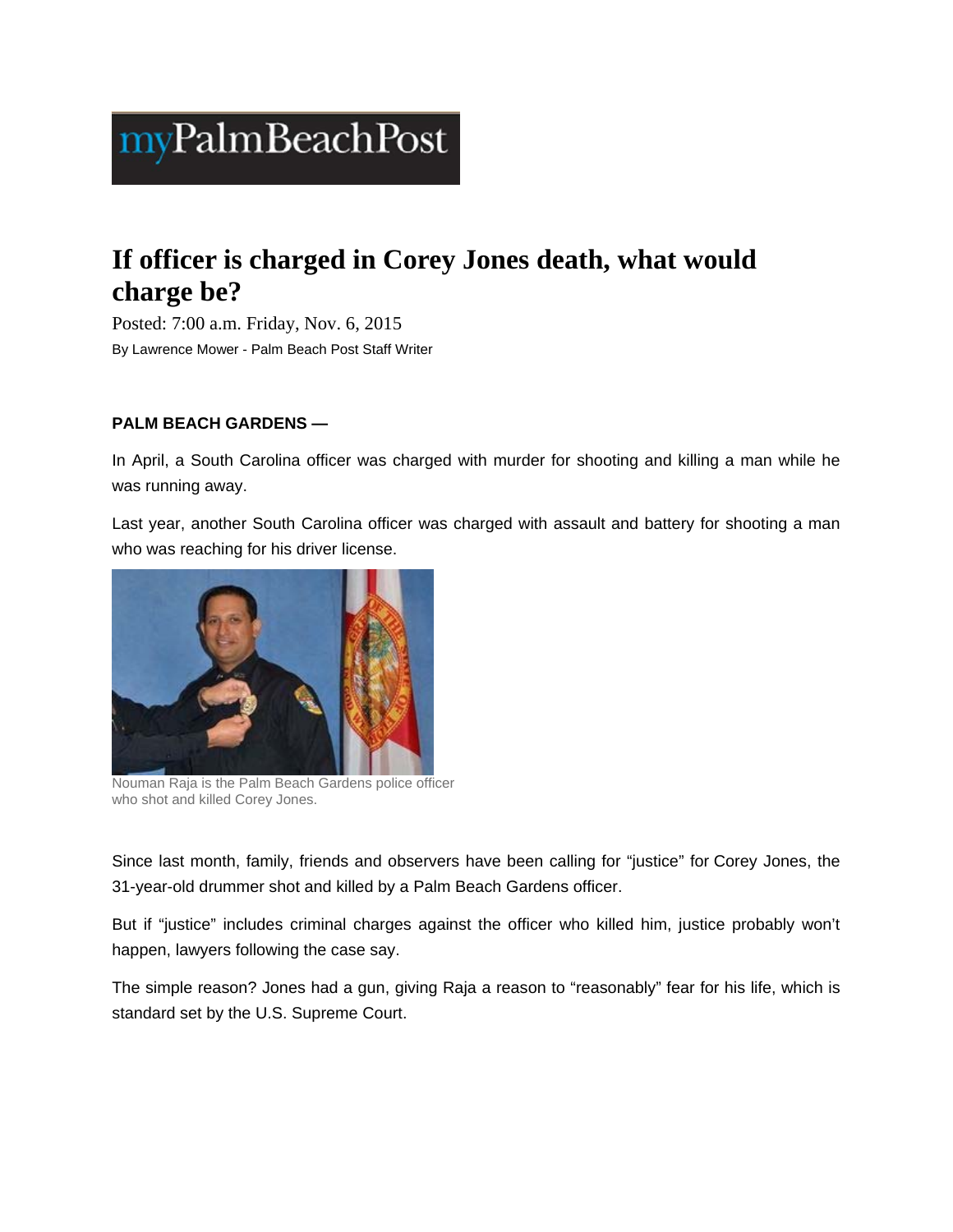

**Bruce R. Bennett**

Roy Black

"I just don't think there's any case they (prosecutors) can make here, and I don't think they should try," said prominent Miami-based defense attorney Roy Black.

And although the FBI was asked to help in investigation, the chance that the feds would bring charges against Raja is next to nothing, they say.

"As far as a federal civil rights criminal prosecution, there's no way," said attorney Stuart Kaplan, a former FBI special agent.



Michael Salnick

Despite public outrage and national attention, it remains rare to charge a police officer for shooting someone in the line of duty. As of late September, 12 officers have been charged with shooting and killing someone this year, according to the Wall Street Journal. In comparison, nearly 1,000 people have killed by police in the U.S. this year, according to The Guardian.

The last time it happened in Palm Beach County was in 1993, and that sheriff's office deputy was acquitted.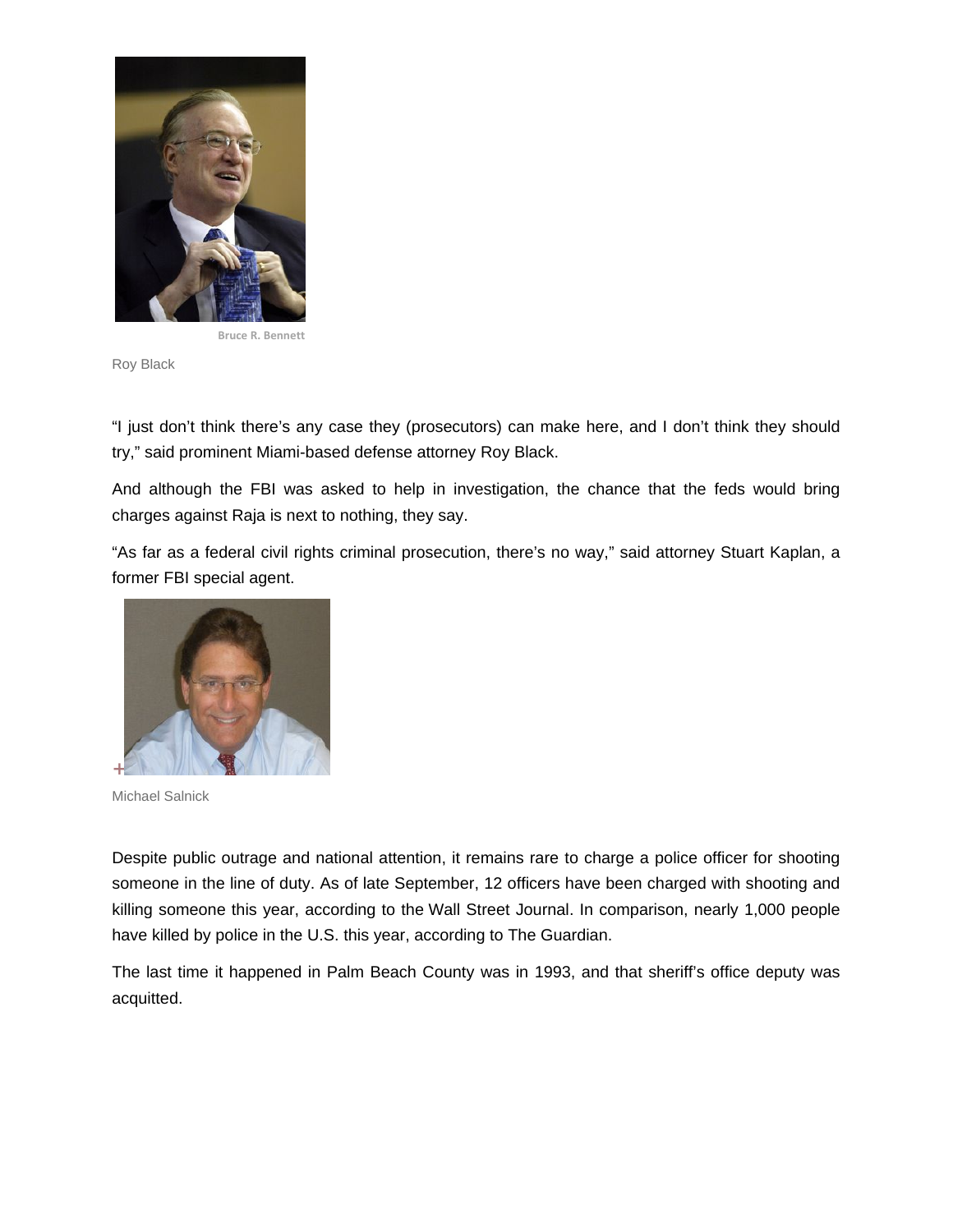### **Wide latitude for deadly force**

The main reason why officers so rarely face charges is because the law gives them wide latitude to use deadly force. They're supposed to be judged by what a "reasonable" officer would perceive, "rather than with the 20/20 vision of hindsight," the Supreme Court has ruled.

That allows them to make reasonable mistakes, like perceiving a toy gun for a real one.

"A police officer does not have to wait to determine if he or she is going to get shot," said attorney Michael Salnick, who was the last person to represent a police officer charged with a shooting in Palm Beach County.

But Raja, according to police, was confronted with a real gun.

Jones' vehicle was broken down on the off-ramp of Interstate 95 at PGA Boulevard when Raja, who was working a plainclothes surveillance assignment, approached it, according to police. Police said he believed the vehicle was abandoned.

Raja was driving an unmarked surveillance van and got out wearing jeans, a T-shirt and baseball cap. He also didn't have his badge, according to Jones' family, who were briefed by the State Attorney's Office.

Police said Raja was quickly confronted by an armed man. Raja's lawyer, Richard Lubin, declined to comment on the case.

Black believes at that moment, both Raja and Jones could have legally fired their weapon, the latter because he could have argued that he didn't know Raja was an officer.

"I think both parties were acting totally legally when this shooting occurred," he said.

He described the situation as tragically ironic.

"Everybody who is a supporter of Corey Jones said, 'Well, he had his right to have a gun,'" Black said. "Ironically, that tends to prove the police officer's self-defense."

#### **Unnecessarily risky?**

But what about Raja's choice to confront Jones at all? Other police have questioned his decision, saying it was unnecessarily risky.

Defense attorney and former prosecutor Ira Karmelin said Raja's approach could raise questions of whether Raja was reckless or negligent in triggering the events that led to Raja's death.

But that could be a weak case, Salnick said, since it could be argued that Raja was doing his job.

"If this officer saw a vehicle that was abandoned, and it was suspicious … I would certainly argue he was doing his job as a police officer," he said.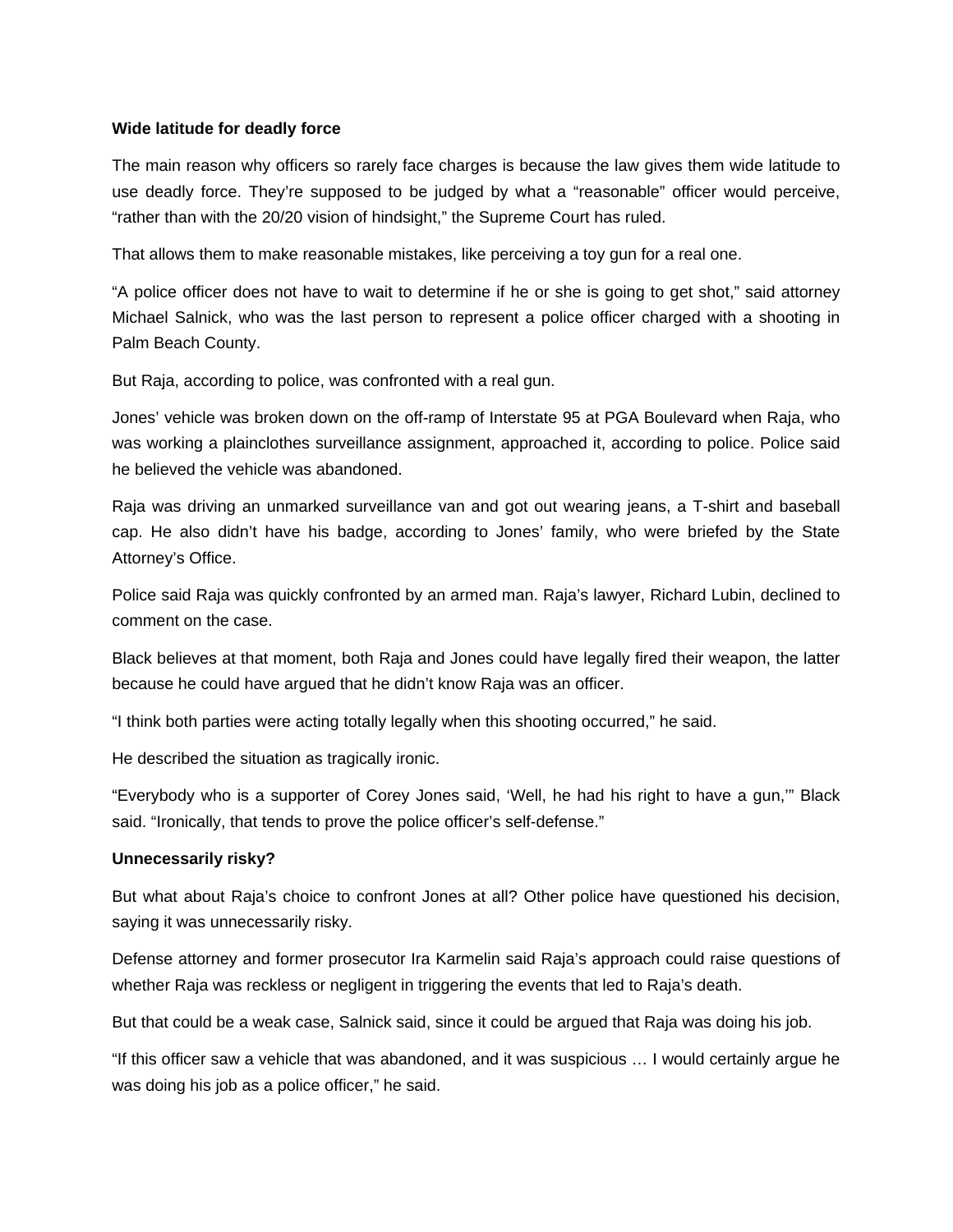In 1993, the state attorney's office used an unusual charge against Palm Beach County Sheriff's Office deputy Vincent Tuzeo, who fired 16 shots at a burglar who was fleeing in a pickup truck, killing him. Tuzeo said he feared the man was about to hit another deputy.

Prosecutors charged him with "unnecessary killing to prevent an unlawful act," a seldom-used form of manslaughter. He was also charged with shooting into a building and culpable negligence, but the judge threw out those charges, saying it was inappropriate to charge Tuzeo with three separate crimes linked to a single act.

Salnick, who represented Tuzeo, said he doesn't believe the "unnecessary killing" charge would fit in Raja's case, since it's unclear what "illegal act" Raja would be trying to prevent.

Kaplan said Jones' gun is key in the case.

"What will save him (Raja) is the fact that Corey Jones has a weapon," Kaplan said.

According to the family, Raja fired two volleys of shots at Jones. First, when Jones was next to his car and second, when Jones was running away.

The second volley has become the focus of detectives' investigation, The Palm Beach Post has learned. The fatal shot was apparently fired while Jones was running, and it entered his side, traveling to his aorta, family lawyers said.

The medical examiner's report will be critical, and it could show whether Jones was facing the officer or running away, lawyers have said.

"If he was shot in the back, it makes it a stronger case to make a manslaughter case," Black said. "But short of that, I don't think they have a case."

#### **Federal charges rare**

While Sheriff Ric Bradshaw's decision to ask the FBI to help with the investigation was a surprise move, Kaplan doubted its usefulness to the case, and he and other lawyers doubted it would lead to federal charges.

"It's very troubling because the Bureau should have been called out that night," he said. "You can't bring in the FBI a week or two later to walk out the crime scene. The integrity of the crime scene has not been preserved."

The FBI seldom charges officers for using force. When they do, it's usually for violating the person's civil rights. But that's a difficult case to make, since the FBI has to show the officer intended to violate the person's rights, Kaplan said.

The most memorable example was in the 1991 Rodney King case. Although he was captured on video being beaten with a baton by Los Angeles police more than 50 times, a federal judge found only the last five to seven strikes to be excessive.